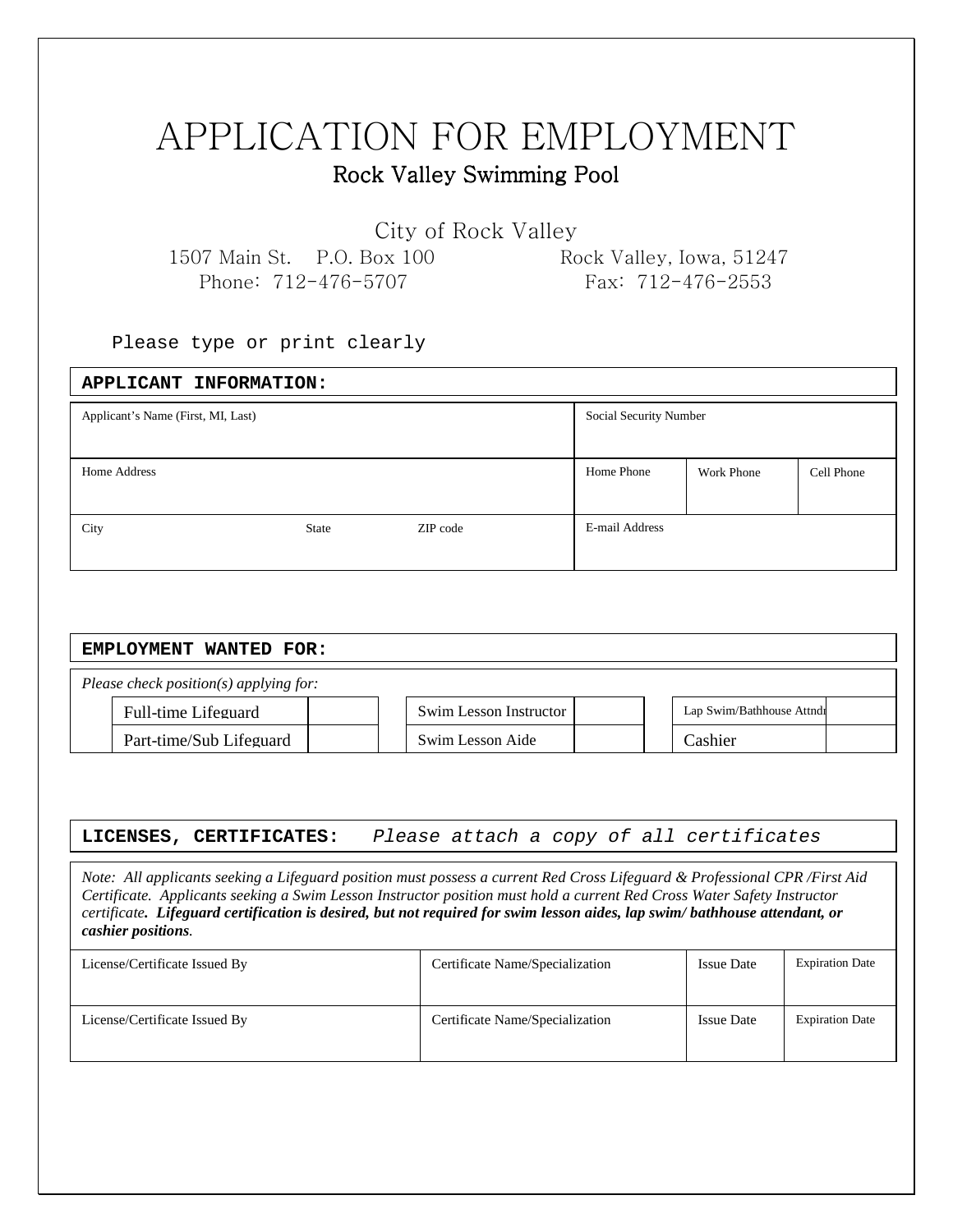#### **RELATED WORK EXPERIENCE:**

|                                          | Job Title          |                    |                    | Employer<br><b>Supervisor Name</b> |  |                        |  |  |
|------------------------------------------|--------------------|--------------------|--------------------|------------------------------------|--|------------------------|--|--|
| Date of Employment                       |                    | Employer's Address |                    |                                    |  |                        |  |  |
| Average Hours/Week<br>Hourly Rate/Salary |                    |                    | Reason for Leaving |                                    |  |                        |  |  |
| Description of Duties                    |                    |                    |                    |                                    |  |                        |  |  |
| Job Title                                |                    |                    | Employer           |                                    |  | <b>Supervisor Name</b> |  |  |
| Employer's Address<br>Date of Employment |                    |                    |                    |                                    |  |                        |  |  |
| Average Hours/Week                       | Hourly Rate/Salary |                    |                    | Reason for Leaving                 |  |                        |  |  |
| Description of Duties                    |                    |                    |                    |                                    |  |                        |  |  |
| Job Title                                |                    |                    |                    | Employer                           |  | <b>Supervisor Name</b> |  |  |
| Date of Employment                       |                    |                    | Employer's Address |                                    |  |                        |  |  |
| Hourly Rate/Salary<br>Average Hours/Week |                    |                    | Reason for Leaving |                                    |  |                        |  |  |

#### **SPECIAL SKILLS AND QUALIFICATIONS:**

*Summarize special skills and qualifications acquired from employment or other experience.* 

#### **EDUCATION:**

Years Completed

9 10 11 12 1 2 3 4 1 2 3 4

High School College/University Graduate/Professional